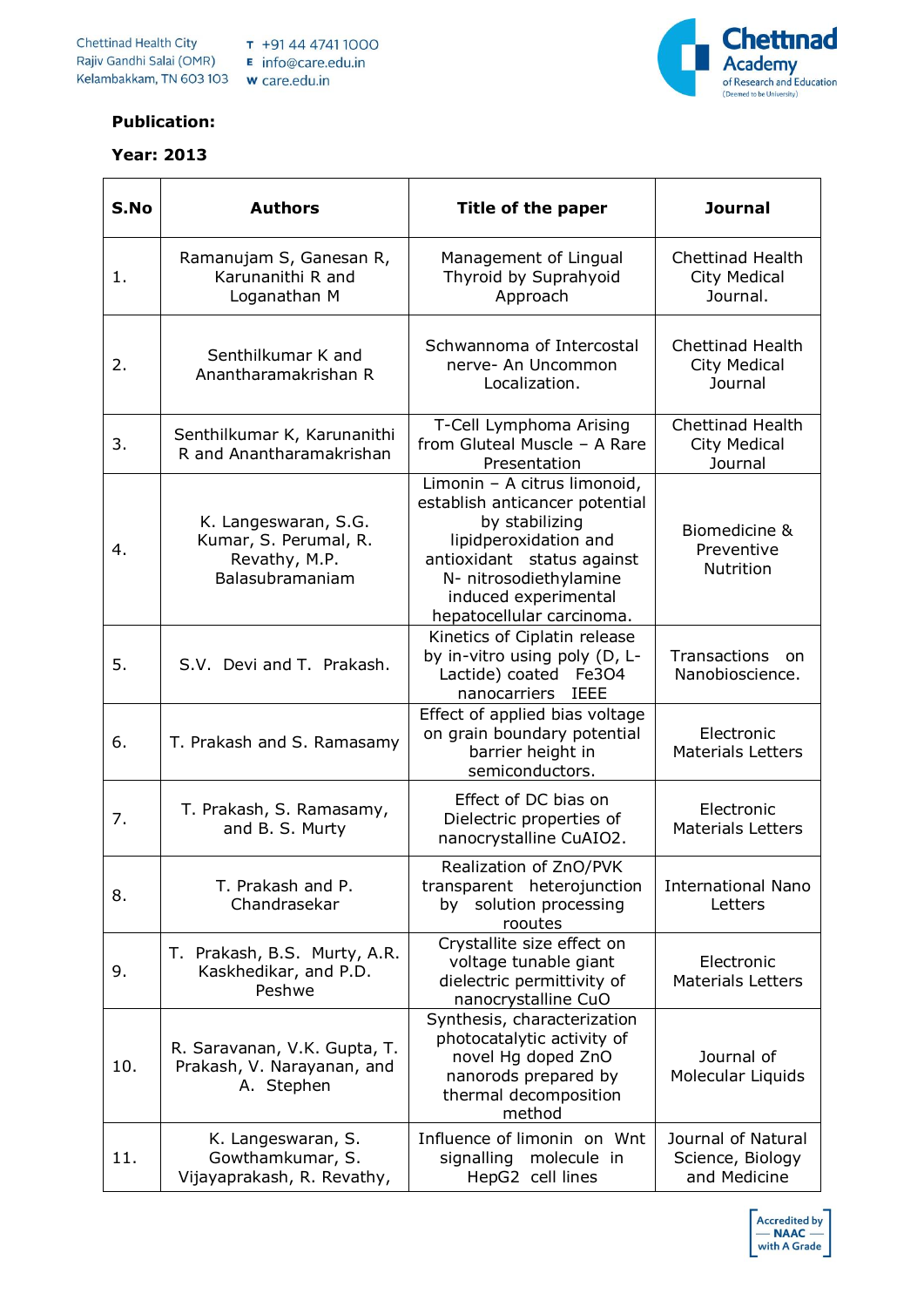

|     | M.P. Balasubramanian                                                                                               |                                                                                                                                                                                         |                                                                                               |
|-----|--------------------------------------------------------------------------------------------------------------------|-----------------------------------------------------------------------------------------------------------------------------------------------------------------------------------------|-----------------------------------------------------------------------------------------------|
| 12. | N. Subhapradha, S. Suman,<br>P. Ramasamy, R. Saravanan,<br>V. Shanmugam, A.<br>Srinivasan and A.<br>Shanmugam      | Anticoagulant and<br>antioxidant activity of<br>sulfated chitosan from the<br>shell of donacid clam Donax<br>scortum (Linnaeus, 1758).                                                  | International<br>Journal of<br>Nutrition,<br>Pharmacology,<br>Neurological<br><b>Diseases</b> |
| 13. | S. Sudharsan, P. Seedevi, R.<br>Saravanan, S. Vairamani, S.<br>Vasanthkumar, A.<br>Srinivasan, and A.<br>Shanmugam | Isolation, characterization<br>and molecular weight<br>determination of collagen<br>from marine sponge<br>Spirastrella inconstans<br>(Dendy).                                           | African Journal of<br>Biotechnology                                                           |
| 14. | S. Gowtham Kumar, L.<br>Kulanthaivel, R. Rajendran,<br>V. RamakriShnan                                             | <b>Ethanolic extract of Carum</b><br>carvi (EECC) Prevents n-<br>Nitrosodiethylamine Induced<br>phenobarbital promoted<br>hepatocarcinogenesis by<br>modulating Antioxidant<br>enzymes. | International<br>Journal of<br>Pharmacy and<br>Pharmaceutical<br><b>Sciences</b>              |
| 15. | Dalim M and Thilaka M.                                                                                             | Pain relief in neonates. No<br>doubt it's a duty.                                                                                                                                       | <b>Chettinad Health</b><br>City Medical<br>Journal                                            |
| 16. | Sunderamoorthy Srinivasan,<br>Ramamoorthy Mathumathy                                                               | Scoring Systems In Bullous<br>Dermatoses                                                                                                                                                | Our Dermatology<br>Online                                                                     |
| 17. | MN Hemanth Raj, Bai<br>Manjula Kumar, AG Vijay, J<br>Suresh, TS Ajay Kumar, HR<br>Vinay                            | Comparison of clinical and<br>autopsy diagnosis of cause<br>of death at Belgaum,<br>Karnataka                                                                                           | Indian Journal of<br><b>Forensic Medicine</b><br>and Toxicology                               |
| 18. | Vysakh PR and Jeya M.                                                                                              | A comparative analysis of<br>community acquired and<br>hospital acquired methicillin<br>resistant Staphylococcus<br>auireus                                                             | Journal of Clinical<br>and Diagnostic<br>Research                                             |
| 19. | Priyadarshini S, Jeya M and<br>Susan S                                                                             | The bacteriology of diabetic<br>foot ulcers, with a special<br>reference to multidrug<br>resistant strains                                                                              | Journal of Clinical<br>and Diagnostic<br>Research.                                            |
| 20. | Nirupa S, Vignesh RN and<br>Jaya M.                                                                                | Can mobile phones act as<br>vehicles transmitting<br>nosocomial infections?.                                                                                                            | International<br>Journal of Pharma<br>and Biosciences.                                        |
| 21. | Kavitha G, Pandiyan N,<br>Radha Pandiyan and Reddy<br><b>GMM</b>                                                   | Predictive value of serum<br>follicle stimulating hormone<br>and testicular volume as<br>markers for the outcome of<br>surgical spermatozoa<br>retrieval in men with<br>azoospermia     | <b>Chettinad Health</b><br>City Medical<br>Journal                                            |
| 22. | Ramesh VG                                                                                                          | Outcome prediction in<br>traumatic brain injury                                                                                                                                         | Journal of<br>Neurosurgery                                                                    |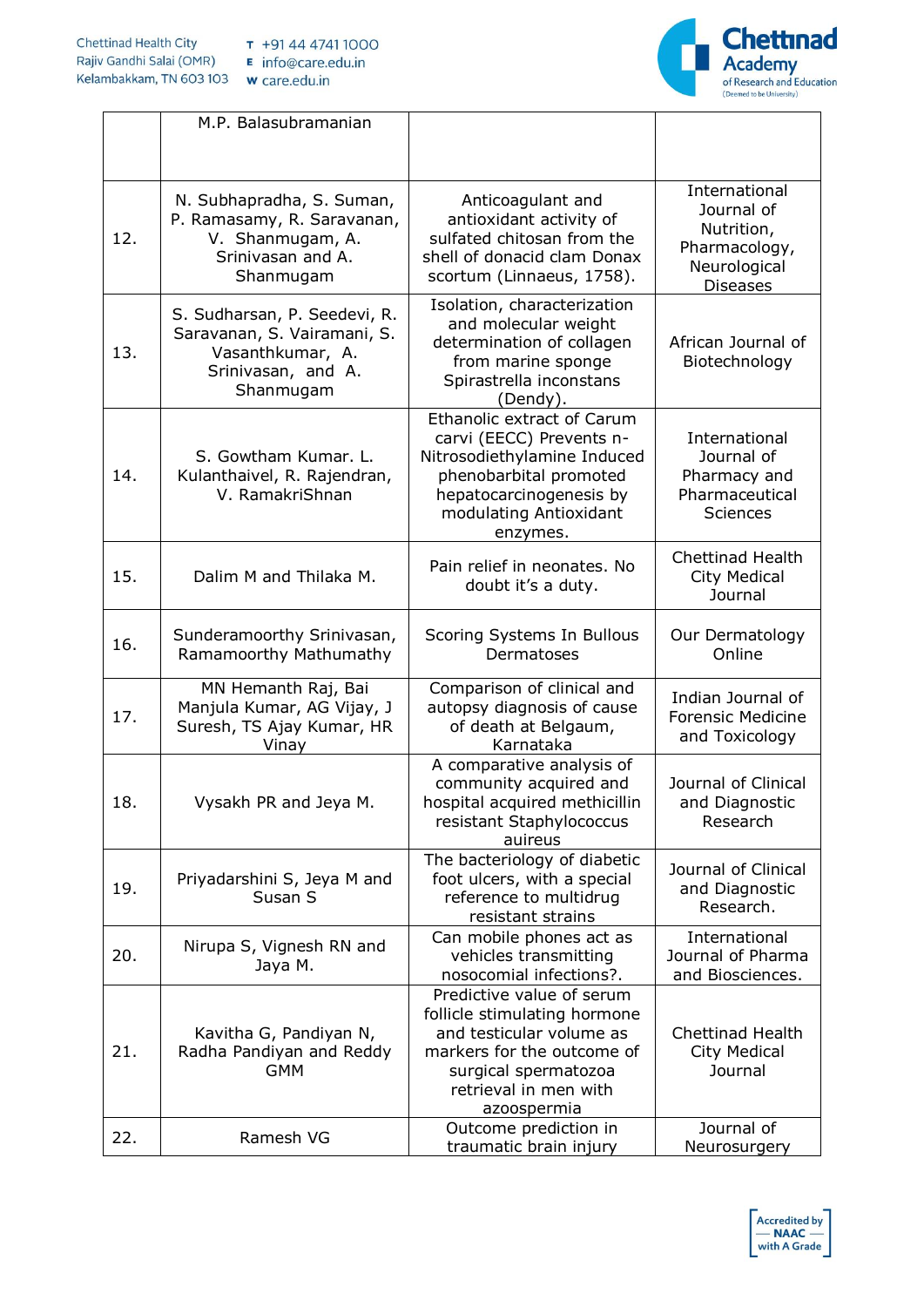

| 23. | Ramesh VG                                                                                               | Obsessive-compulsive<br>disorder and cingulotomy                                                                                                                        | Journal of<br>Neurosurgery.                                                                            |
|-----|---------------------------------------------------------------------------------------------------------|-------------------------------------------------------------------------------------------------------------------------------------------------------------------------|--------------------------------------------------------------------------------------------------------|
| 24. | Ramesh VG, Karthikeyan KV,<br>Rao KR, Balasubramanian C                                                 | Cervical extradural and<br>extraspinal ependymoma<br>mimicking dumb-bell<br>schwannoma: An unusual<br>tumor                                                             | Neurology India                                                                                        |
| 25. | Ramesh VG                                                                                               | Tuberculous abscess: The<br>correct perspective                                                                                                                         | Journal of<br>Pediatric<br>Neurosciences                                                               |
| 26. | Ramesh VG, Karthikeyan KV                                                                               | Solitary Giant<br>Neurocysticercosis in a Child<br>with Combined<br>Immunodeficiency.                                                                                   | <b>Chettinad Health</b><br><b>City Medical</b><br>Journal                                              |
| 27. | Ramesh V G, Karthikeyan V<br>K, Shyamala R, Ramesh Rao                                                  | Pituitary ependymoma:<br>Report of rare care with an<br>insight into the histogenesis                                                                                   | Neurology India                                                                                        |
| 28. | Srinija P, Sulaiman A<br>B, Sreevalsan A,<br>Somasundaram, Subbiah VN                                   | Posterior reversible<br>encephalopathy syndrome                                                                                                                         | Chettinad health<br>city Med J                                                                         |
| 29. | Devendraraj SD, Mathangi<br>DC, Mitasarkar and<br>Bhattacharya R.                                       | oxidative stress following.<br>Combined toxicity of Cyanide<br>and Organophosphate &<br>their response to Alpha -<br>Ketoglutarate and Atropine<br>in Rats.             | Journal of<br>Physiology and<br>Health.Photon                                                          |
| 30. | Mathangi DC, Sriteja Y,<br>Mathangi K, Shyamala R,<br>Hillman DR and Eastwood PR                        | The impact of obstructive<br>sleep apnea on self-reported<br>work disability among<br>software professionals.                                                           | Indian Journal of<br>Sleep Medicine                                                                    |
| 31. | Vishnu Sharma,<br>V.Viswambhar, Harsha, Alaka<br>Chitra, Basavaraj, Rahul<br>Antony                     | Low body mass index and<br>low serum albumin level as<br>risk factors for carbon<br>dioxide retention during<br>acute exacerbation of COPD                              | International<br>Journal of<br>Innovative,<br>Research in<br>Science,<br>Engineering and<br>Technology |
| 32. | A.Rathiga                                                                                               | Needle stick Injuries among<br><b>Nurses</b>                                                                                                                            | Narayana Nursing<br>Journal                                                                            |
| 33. | Vinili.S, Mangalagowri.P                                                                                | Utilization of MCH Services-<br>Comparison between rural<br>and urban.                                                                                                  | <b>Tamilnadu Nurses</b><br>and Midwives<br>Council Journal of<br><b>Community Health</b><br>Nursing    |
| 34. | AnjuliDeru, ClincySpercia,<br>Bakiyalakshmi, Ramani,<br>Pavithra, Athira<br>Gopidas, Surekha, Vinili. S | Novices reflection on<br><b>Community Health Nursing</b><br>Experience                                                                                                  | <b>Tamilnadu Nurses</b><br>and Midwives<br>Council                                                     |
| 35. | R. Revathy, K.<br>Langeswaran, S.G. Kumar,<br>S. Vijayaprakash, P.<br>Tamilselvan                       | Anti infertility significance of<br>aqueous extract of ipomea<br>batataslam against<br>exposure of bisphenol A<br>(BPA) promoted testicular<br>toxicity in male Sprague | Asian pacific<br>journal of<br>reproduction                                                            |

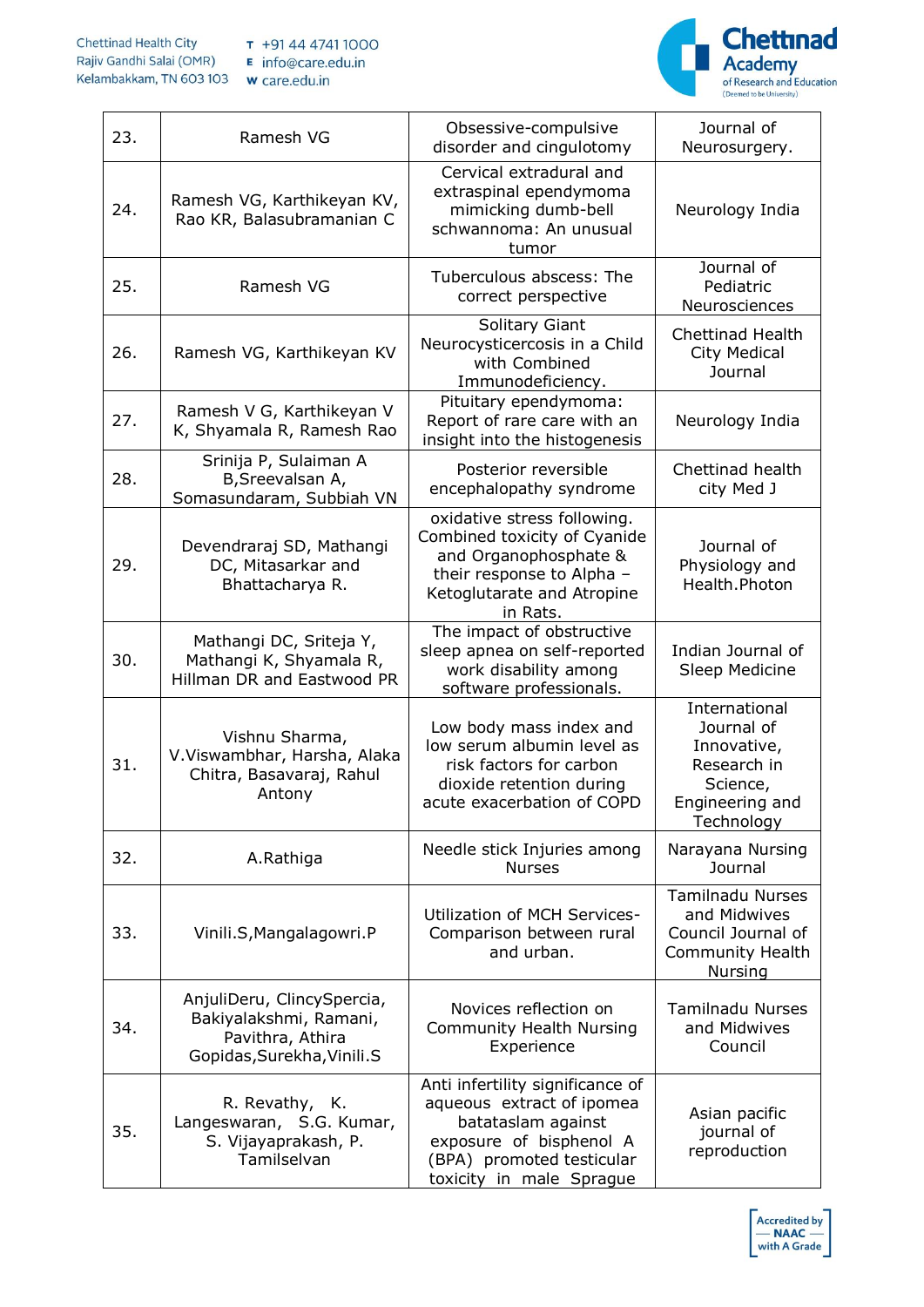

|     |                                                                                         | Dawely rats.                                                                                                                                                                            |                                                  |
|-----|-----------------------------------------------------------------------------------------|-----------------------------------------------------------------------------------------------------------------------------------------------------------------------------------------|--------------------------------------------------|
| 36. | J. Jagadeesan, K.<br>Langeswaran, S.<br>Gowthamkumar, M.P.<br>Balasubramanian           | Diosgenin exhibits beneficial<br>efficiency on human<br>mammary carcinoma cell<br>line MCF-7 and against N-<br>nitroso-N-methylurea (NMU)<br>induced experimental<br>mammary carcinoma. | Biomedicine &<br>Preventive<br>Nutrition         |
| 37. | S. Vijayaprakash, K.<br>Langeswaran, S.G. Kumar,<br>R. Revathy, M.P.<br>Balasubramanian | Nephro- protective<br>significance of kaempferol<br>on mercuric chloride<br>induced toxicity in<br>Wistar albino rats.                                                                  | Biomedicine &<br>Aging Pathology                 |
| 38. | U. Ghosh, M. Nagalakshmi,<br>R. Sadhukhan, A.<br>Girigoswami                            | Biocapped Nanoparticles are<br>More Bioactive to HeLa Cells<br>than its Chemical<br>Counterpart                                                                                         | Advanced Science,<br>Engineering and<br>Medicine |
| 39. | JC. Kavya, G. Amsaveni,<br>K. Girigoswami, R.<br>Murugesan, A. Girigoswami              | Silver Nanoparticles<br>Induced Lowering of BCl2 /<br>Bax Causes DLA Tumour<br>Cell Death in Mice.                                                                                      | Journal of<br>Bionanoscience                     |
| 40. | G. Amsaveni, A.S. Farook, V.<br>Haribabu, R. Murugesan, A.<br>Girigoswami               | <b>Engineered Multifunctional</b><br>Nanoparticles for DLA Cancer<br>Cells Targeting, Sorting, MR<br>Imaging and Drug delivery.                                                         | Advanced Science,<br>Engineering and<br>Medicine |
| 41. | A. Girigoswami                                                                          | Nanomedicine: Promising<br><b>Tools in Biomedical Sciences</b>                                                                                                                          | <b>CHC Medical</b><br>Journal                    |
| 42. | B. Shrestha, J.P. Rath                                                                  | Poly (vinyl) alcohol coated<br>chitosan microparticles act<br>as an effective oral vaccine<br>delivery system for hepatitis<br>- B vaccine in rat model.                                | <b>IET</b><br>Nanobiotechnology                  |
| 43. | R. Saravanan, P. Ramasamy,<br>S. Sudharsan, S. Vairamani,<br>S and A. Shanmugam         | Protective effect<br>glycosaminoglycans from<br>Meretrix meretrix (Gmelin)<br>against isoproterenol -<br>induced myocardial<br>infarction in male wistar<br>rats.                       | American Journal<br>of Advanced Drug<br>Delivery |
| 44. | R. Saravanan, K.K.<br>Ebenezar, S. Rajasekaran,<br>and R. Thamaraiselvan                | Isolation, characterization<br>and anticoagulant activity of<br>sulfated polysaccharides<br>from brown algae Sargasam<br>wightii Greville.                                              | Journal of<br><b>Biological Sciences</b>         |
| 45. | S.S.S.J.<br>Ahmed.                                                                      | System biology unruptured<br>intracranial aneurysm: a<br>metabolomics study in<br>serum for the detection of<br>biomarkers                                                              | Metabolomics                                     |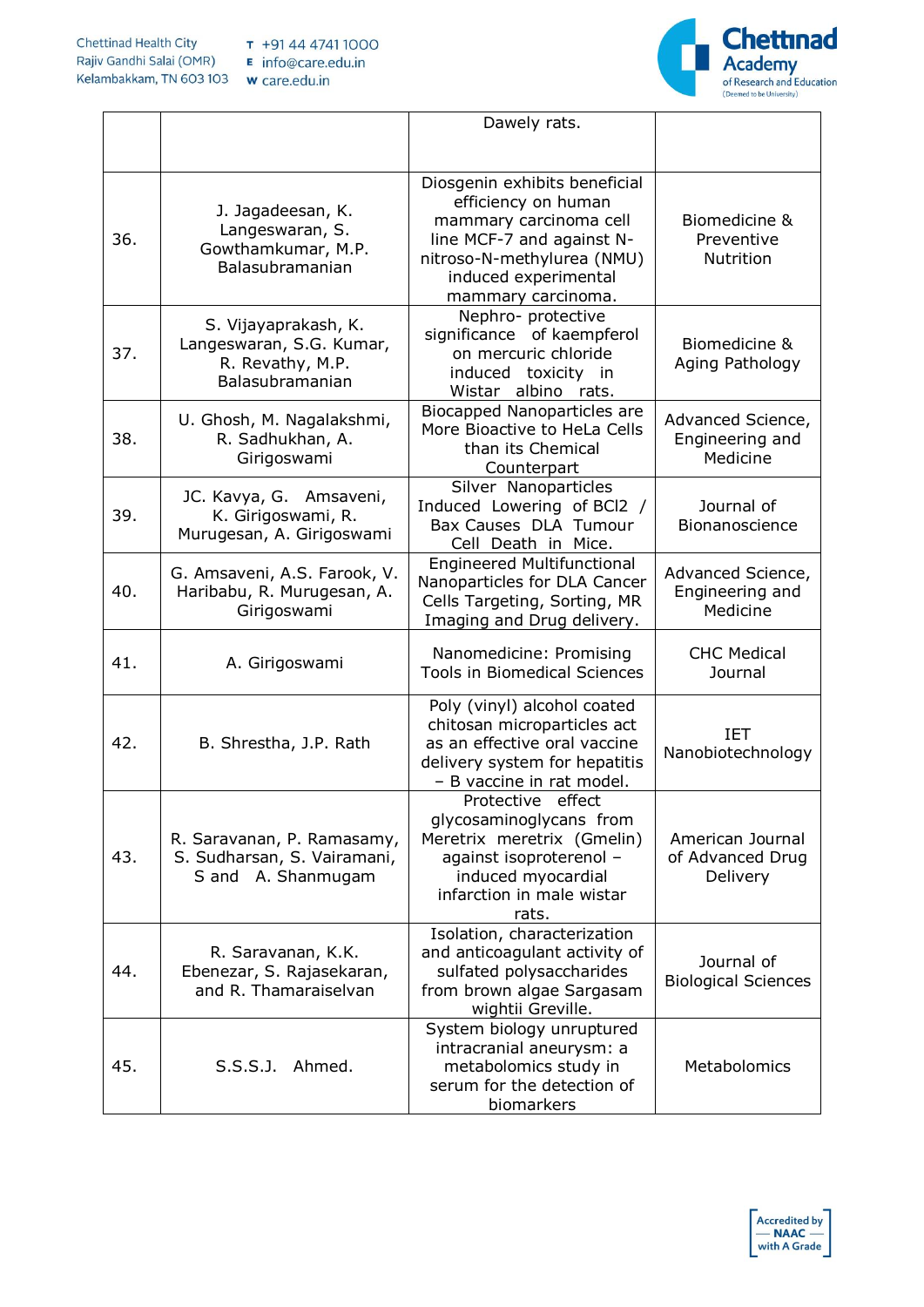

| 46. | M.S. Hill, R. Tamang, G.<br>Chaubey, R. Goto, Y.W. Ho,<br>I.G. Romero, F. Crivellaro,<br>G. Hudjashov, N. Rai, M.<br>Metspalu, C.G. Nicholas, M.<br>Taylor, R. Pitchappan, L.<br>Singh, K. Thangaraj, R.<br>Villems, T. Kivisild. | The Light Skin Allele of<br>SLC24A5 inSouth Asians and<br><b>Europeans Shares Identity</b><br>by Descent                           | PLoS genetics                                                                        |
|-----|-----------------------------------------------------------------------------------------------------------------------------------------------------------------------------------------------------------------------------------|------------------------------------------------------------------------------------------------------------------------------------|--------------------------------------------------------------------------------------|
| 47. | D.R. Raja, N. Sasikala and V.<br>Ramakrishnan                                                                                                                                                                                     | Sperm DNA integrity before<br>and after cryopreservation.                                                                          | International<br>Journal of Medical<br>and Applied<br>Science                        |
| 48. | Amarnath Moni                                                                                                                                                                                                                     | Care of the mechanically<br>ventilated patients                                                                                    | Chettinad Health<br>City Medical<br>Journal                                          |
| 49. | Gopalakrishnan Raman,<br>V.G.Ramesh,<br>T.Mohanarangam,<br>K.Arunthevaraja,<br>K.V.Karthikeyan                                                                                                                                    | Management of Severe<br>Traumatic Brain Injury in<br>Adults.                                                                       | <b>Chettinad Health</b><br>City MedicaL<br>Journal                                   |
| 50. | Balaji TK, Sharmila S,<br>Vaithianathan G and Aruna<br>S.                                                                                                                                                                         | Variations in the posterior<br>division branches of the<br>mandibular nerve in human<br>cadavers                                   | Singapore Medical<br>Journal.                                                        |
| 51. | Sharmila S, Subaananthi K,<br>Aruna s, Balaji TK, Vinaitha<br>D and Vaithianathan G.                                                                                                                                              | Foramen of civinini: A new<br>anatomical guide for<br>maxillofacial surgeons                                                       | Journal of Clinical<br>and Diagnostic<br>Research                                    |
| 52. | Rajila RHS, Sudha S, Ashok<br>V and Gangadevi R                                                                                                                                                                                   | Aortic valve annular<br>dimension in Indian<br>population.                                                                         | Journal of Clinical<br>and Diagnostic<br>Research.                                   |
| 53. | Balaji TK, Manickam S,<br>Vaithianathan G, Sharmila S<br>and Rajila RHS.                                                                                                                                                          | Nimesulide induced<br>histopathological changes in<br>the vas deferens of mice.                                                    | Journal of Clinical<br>and Diagnostic<br>Research                                    |
| 54. | Venkateshgobi V, Ananthi S,<br>Aruna S, Kannan G,<br>Narayanan G and Balaji TK.                                                                                                                                                   | Study of intercondylar<br>foramen of humerus -<br>clinical and radiological<br>aspect                                              | Journal of Nursing<br>and Health<br><b>Sciences</b>                                  |
| 55. | Viswambhar V,<br>Vishnusharma M, Harsha DS,<br>Sabir Cholas, Sowjanya,<br>Anupama N.                                                                                                                                              | Gram negative bacterial<br>pathogens and their<br>sensitivity pattern in patients<br>with acute exacerbation of<br>COPD.           | Research Journal<br>of Pharmaceutical,<br>Biological and<br><b>Chemical Sciences</b> |
| 56. | Karunagaran B, Balaji TK,<br>Veerappan V, Subramaniyam<br>A and Karthikeyan M.                                                                                                                                                    | A study on cervical<br>symphatetic chain and<br>raynauds phenomenon                                                                | Journal of Dental<br>and Medical<br><b>Sciences</b>                                  |
| 57. | Navin S, Krishnamurthy N,<br>Ashakiran S and Dayanand<br>CD.                                                                                                                                                                      | The association of<br>hypomagnesaemia, high<br>normal uricaemia and<br>dyslipidaemia in the patients<br>with diabetic retinopathy. | Journal of Clinical<br>and Diagnostic<br>Research                                    |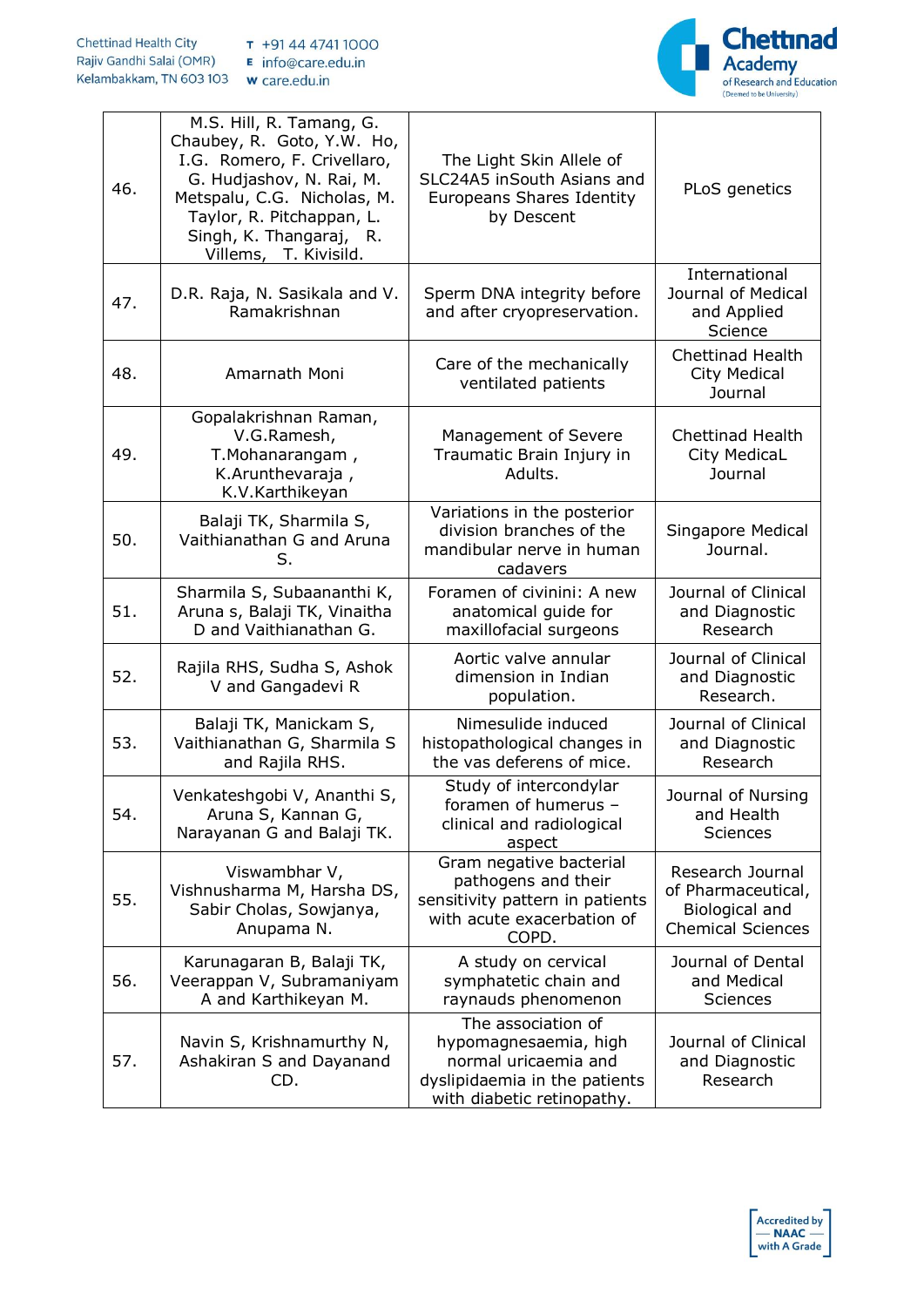

| 58. | Sarkar M, Konar H and Raut<br>D                                                    | Clinico-pathological features<br>of gynecological<br>malignancies in a tertiary<br>care hospital in eastern<br>India: importance of<br>strengthening primary health<br>care in prevention and early<br>detection | Asian Pacific<br>Journal of Cancer<br>Prevention.                    |
|-----|------------------------------------------------------------------------------------|------------------------------------------------------------------------------------------------------------------------------------------------------------------------------------------------------------------|----------------------------------------------------------------------|
| 59. | Sarkar M.                                                                          | Personal hygiene among<br>primary school children<br>living in a slum of Kolkata,<br>India.                                                                                                                      | Journal of<br>Preventive<br>Medicine and<br>Hygiene                  |
| 60. | Syed Meraj Ahmed                                                                   | An Objective View of<br>Problems in Rural Healthcare<br>Infrastructure in India                                                                                                                                  | Chettinad Health<br>City Medical<br>Journal                          |
| 61. | Vasudevan J, Reddy GMM,<br>Thayumanavan S                                          | Usefulness of cord bilirubin<br>as a screening test to predict<br>newborns at risk of<br>hyperbilirubinemia                                                                                                      | <b>Pediatric Oncall</b>                                              |
| 62. | Kumar U, AG Vijay Kumar,<br>MG Shvaramu, MN Hemanth<br>Raj, J Suresh, S Ajay Kumar | An overview of cervical<br>vertebrae fractures in road<br>traffic accident cases- A 5<br>year study at<br>Adichunchanagiri Institute of<br>Medica sciences, Mandya,<br>Karnataka,                                | Medico-Legal<br>Update                                               |
| 63. | Rajasekaran D                                                                      | <b>Tackling Antimicrobial</b><br>Resistance in Tertiary<br>Hospital, Antimicrobial<br>Stewardship Programme<br>(ASP)                                                                                             | Chettinad Health<br><b>City Medical</b><br>Journal                   |
| 64. | Umamageswari SSM, Jeya M<br>and Perumal J                                          | Virulence factors and<br>susceptibility pattern of<br>isolates of tribe protease<br>from clinical samples in a<br>tertiary care hospital.                                                                        | International<br>Journal of Pharma<br>and Biosciences                |
| 65. | Priyadarshini S, Jaya M and<br>Pothini J                                           | A comparative study of<br>enzyme linked<br>immunosorbent assay<br>(ELISA) with<br>immunofluorescence assay<br>(IFA) for the detection of<br>anti nuclear antibodies.                                             | International<br>Journal of Pharma<br>and Biosciences.               |
| 66. | Umamageswari SSM, Jeya M<br>and Suja C.                                            | Study of bacterial and fungal<br>profile of external ocular<br>infections in a Tertiary care<br>hospital.                                                                                                        | National Journal of<br>Laboratory<br>Medicine.                       |
| 67. | Nirupa S, Jeya M and Prabhu<br>U                                                   | Surgical site infections in a<br>tertiary care hospital-<br>bacteriology and risk factor<br>analysis                                                                                                             | National Journal of<br><b>Basic Medical</b><br><b>Sciences</b>       |
| 68. | Saraswati Jayanthi R,<br>Venkatesh R, Jeya M.                                      | Study of aerobic bacterial<br>and fungal etiology of<br>chronic suppurative otitis<br>media in tertiary care<br>hospital in out skirts of                                                                        | International<br>Journal of<br>Research in Health<br><b>Sciences</b> |

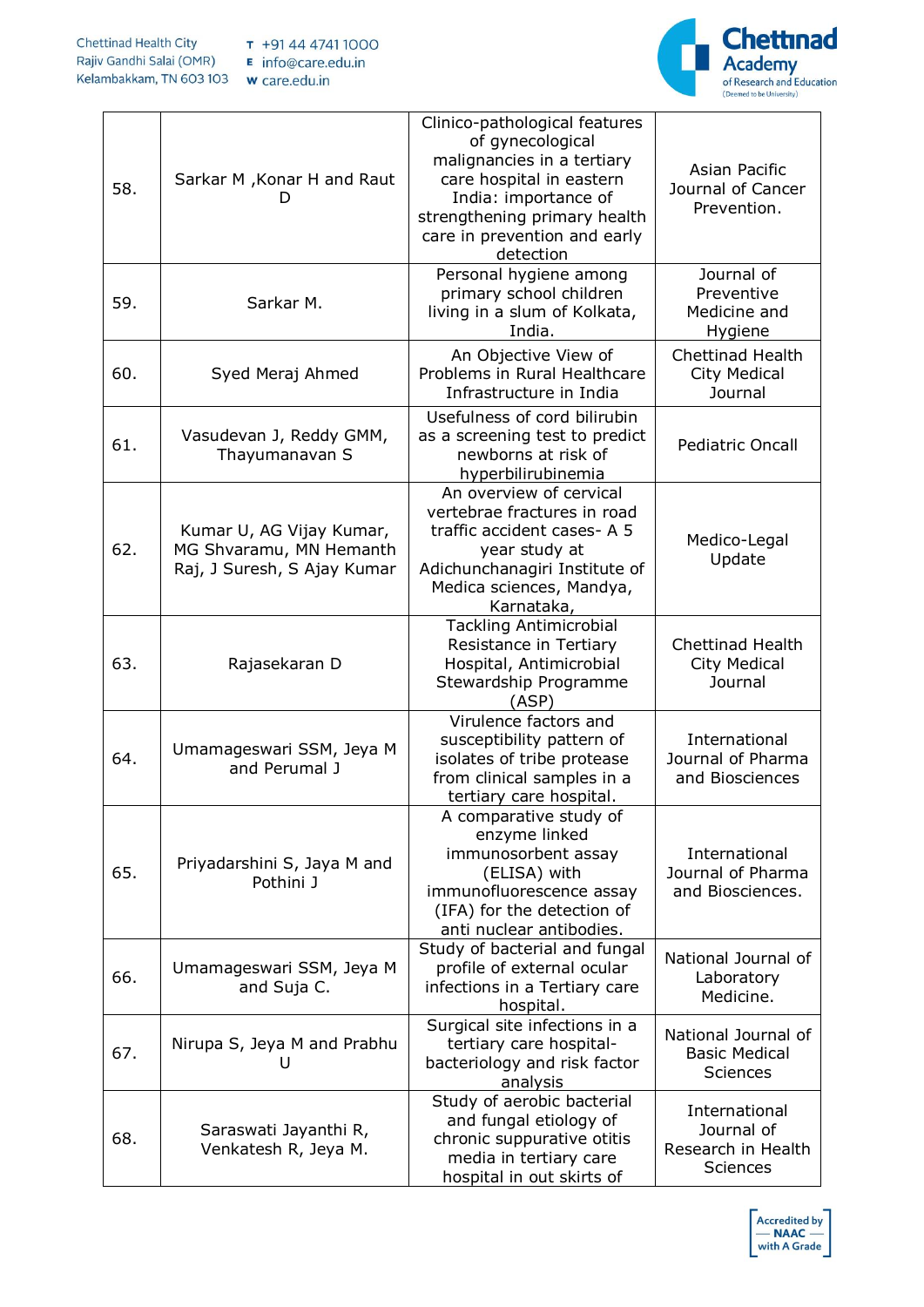

|     |                                                                    | Chennai, India.                                                                                                                |                                                                     |
|-----|--------------------------------------------------------------------|--------------------------------------------------------------------------------------------------------------------------------|---------------------------------------------------------------------|
|     |                                                                    |                                                                                                                                |                                                                     |
| 69. | Priyadarshini S, Jaya M and<br>Perumal J.                          | bla KPC gene detection in<br>clinical isolates of<br>carbapenem resistant<br>Enterobacteriaceae in a<br>tertiary care hospital | Journal of Clinical<br>and Diagnostic<br>Research                   |
| 70. | Shah DK and Pandiyan N                                             | Immune mediated male<br>infertility                                                                                            | <b>Chettinad Health</b><br>City Medical<br>Journal                  |
| 71. | Prathima.T. Pandiyan.N                                             | Oligozoospermia - A<br>Commentary                                                                                              | <b>Chettinad Health</b><br>City Medical<br>Journal                  |
| 72. | Ranjani.                                                           | Nutraceuticals in male factor<br>infertility.                                                                                  | <b>Chettinad Health</b><br>City Medical<br>journal                  |
| 73. | Rameshraja, Sasikala N and<br>Ramakrishnan                         | Sperm DNA integrity before<br>and after cryopreservation                                                                       | International<br>Journal of Medical<br>and Applied<br>Sciences      |
| 74. | Ganavi, Rathinasamy,<br>Srinivasan K                               | Variant of Pierre robin<br>sequence requiring<br>prolonged tracheostoy.                                                        | <b>Chettinad Health</b><br>City Medical<br>Journal                  |
| 75. | Giridhar S.                                                        | Management of late preterm<br>infants                                                                                          | Indian Journal of<br><b>Practical Pediatrics</b>                    |
| 76. | Ramesh VG, Karthikeyan KV,<br>Kitchanan S, Sriraman B              | Holocord abscess in<br>association with congenital<br>dermal sinus.                                                            | Journal of<br>Paediatric<br>Neurosciences.                          |
| 77. | Ramesh VG                                                          | Aggressive behavior.                                                                                                           | Journal of<br>Neurosurgery                                          |
| 78. | Karthikeyan KV, Ramesh VG                                          | Dumb-bell skull base<br>meningioma                                                                                             | <b>Chettinad Health</b><br><b>City Medical</b><br>Journal           |
| 79. | Ramesh V G                                                         | erebrospinal Fluid dyanamics<br>study: Applications in clinical<br>practice                                                    | <b>Chettinad Health</b><br><b>City Medical</b><br>Journal           |
| 80. | Swarnapriya, Surya P,<br>Nirmala, Subbiah VN                       | Predictors of maternal<br>outcome in patients with<br>eclampsia.                                                               | International<br>Journal of Medical<br>and Applied<br>Science       |
| 81. | Rajakumar S A, Thirumal R,<br>Nalini A P, Vashista A,<br>Rontgen R | Harlequin fetus - congenital<br>ichthyosis -a case report.                                                                     | Journal of<br>evolution of<br><b>Medical and Dental</b><br>Science. |
| 82. | Karthikeyan K, Nalini A P,<br>Swaminathan P.                       | Sertoli leydig cell tumour of<br>the ovary with sporadic<br>multinodular goiter: A Rare<br>Case Report                         | Journal of<br>evolution of<br><b>Medical and Dental</b><br>Science  |

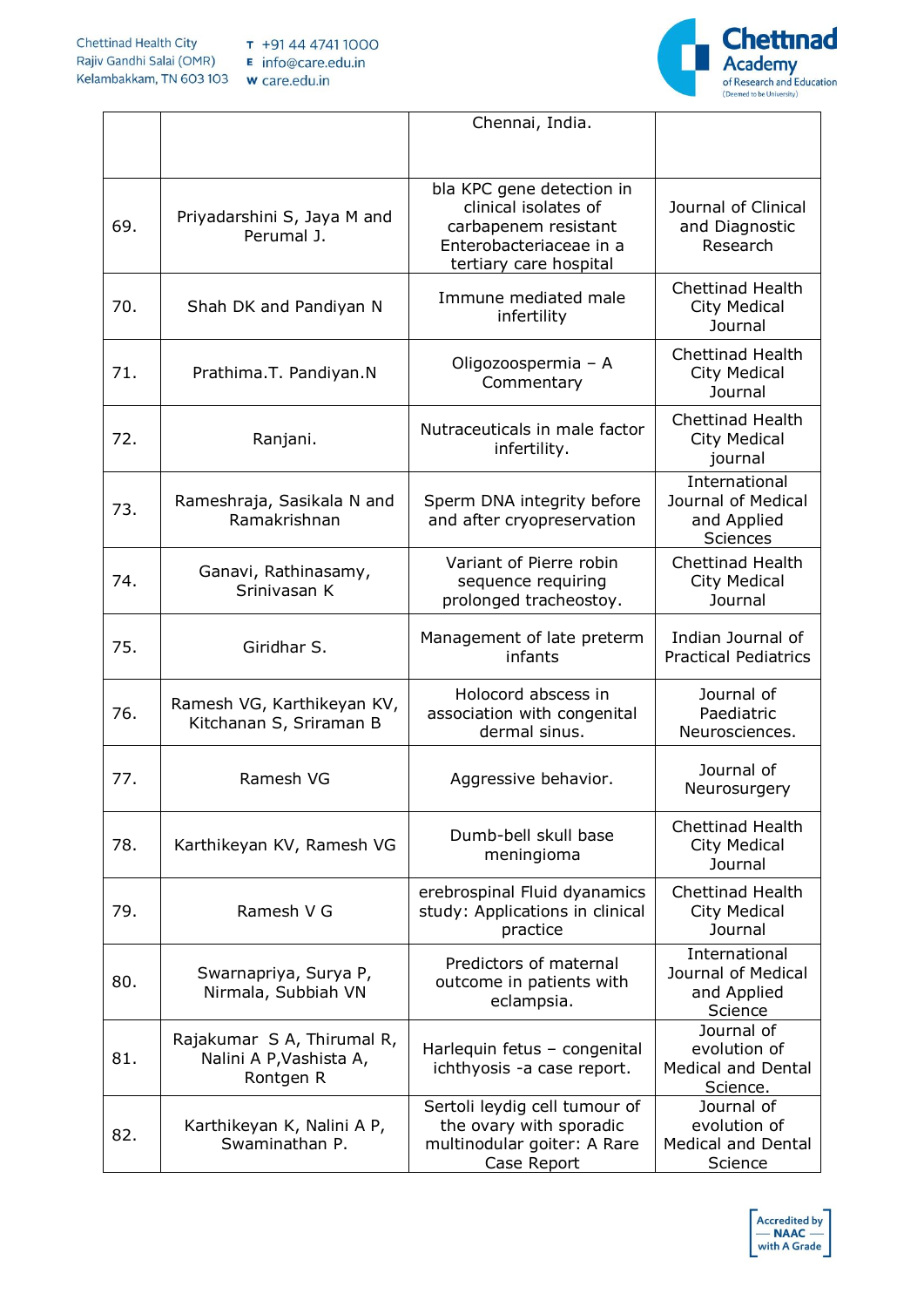

| 83. | Sreevalsan A, Kavitha D,<br>Subbiah V N, SwayamJothi S                        | Primary Tubal malignancy -<br>an enigma- a case report.                                                                                                    | Journal Medical<br>Science<br><b>Technology</b>                               |
|-----|-------------------------------------------------------------------------------|------------------------------------------------------------------------------------------------------------------------------------------------------------|-------------------------------------------------------------------------------|
| 84. | Chithra S, Rajakumar S A,<br>Gopalakrishnan, Thirumal R                       | Posterior wall uterine rupture<br>- a case report.                                                                                                         | Journal of<br>evolution of<br><b>Medical and Dental</b><br>Science            |
| 85. | Famida A M, Sailatha<br>Ramanujam2, A.P. Nalini                               | Unruptured Pregnancy in a<br>non-communicating<br>rudimentary horn of a<br>unicornuare uterus - a case<br>report.                                          | Journal of<br>evolution of<br><b>Medical and Dental</b><br>Science            |
| 86. | Rajakumar S A, Amulya L,<br>Thirumal R, Nalini A P,<br>Rontgen R              | Anticoagulant - Protein S<br>deficiency and pregnancy<br>outcome - a rare case<br>report.                                                                  | International<br>Journal of Medical<br>and Applied<br>Science                 |
| 87. | Vasantha NS, Sreevalsan A,<br>Kavitha D, Swayamjothi S                        | Genito-urinary tuberculosis<br>stills a prevalent entity $-$ A<br>case report                                                                              | Journal of Medical<br>Science and<br>Technology                               |
| 88. | Sreevalsan A, Sreevalsan E<br>C, Sundaram V, Meenakshi G<br>M, Gajanan Rao A. | Primary Amennorrhea - A<br>retrospective analysis in a<br>primary care setting                                                                             | International<br>Journal of Medical<br>and Applied<br>Science                 |
| 89. | Jaishree V, Reddy GMM and<br>Thayumanavan. S.                                 | Usefulness of cord bilirubin<br>as a screening test to predict<br>newborn at risk of<br>hyperbilirubinemia                                                 | PaediatricOncall<br>Journal.                                                  |
| 90. | Nathan R, Suresh P, Antony<br>J, Venkateswaran P and<br>Thayumanavan S.       | Neonatal cholera - Case<br>report.                                                                                                                         | <b>Chettinad Health</b><br><b>City Medical</b><br>Journal                     |
| 91. | Anitha E, Rathinasamy,<br>Umadevi, Jaishree V and<br>Suresh P                 | Case series of hand foot<br>mouth disease                                                                                                                  | Chettinad Health<br>City Medical<br>Journal                                   |
| 92. | Venu G, Madhavi E,<br>Ruckmani A and<br>Venkataramana Y                       | A review on medicinal plants<br>with potential hypolipidemic<br>activity.                                                                                  | International<br>Journal of Pharma<br>and Bio Sciences.                       |
| 93. | Rajeswaramma G, Madhavi<br>E, Venu G, Naidu JG and<br>Ruckmani A.             | Comparative study of<br>labetalol and nifedifine in<br>patients with mild to<br>moderate pregnancy induced<br>hypertension.                                | Journal of<br>Obstetrics &<br>Gynecolgy and<br>Reproductive<br>Biology.photon |
| 94. | Ruckmani A, Arunkumar R<br>and Vinayak M                                      | Non microbial drug<br>resistance                                                                                                                           | <b>Chettinad Health</b><br>City Medical<br>Journal.                           |
| 95. | Arunkumar R, Olaganthan A,<br>Rao N, Sankar N and<br>Gunasakaran S.           | A liquid chromatography-<br>mass spectrometry/mass<br>spectrometry method for the<br>quantification of cefixime in<br>human plasma. Research &<br>Reviews: | Journal of Medical<br>and Health<br><b>Sciences</b>                           |
| 96. | ArunKumar R, Ruckmani A,<br>Hariharan K, Lakshmipathy<br>PR and Priya A.      | Reasons for participation and<br>problems encountered by<br>healthy volunteers in<br>bioavailability/bioequivalence<br>studies.                            | International<br>Journal of<br>Pharmaceutical<br>Sciences and<br>Research.    |